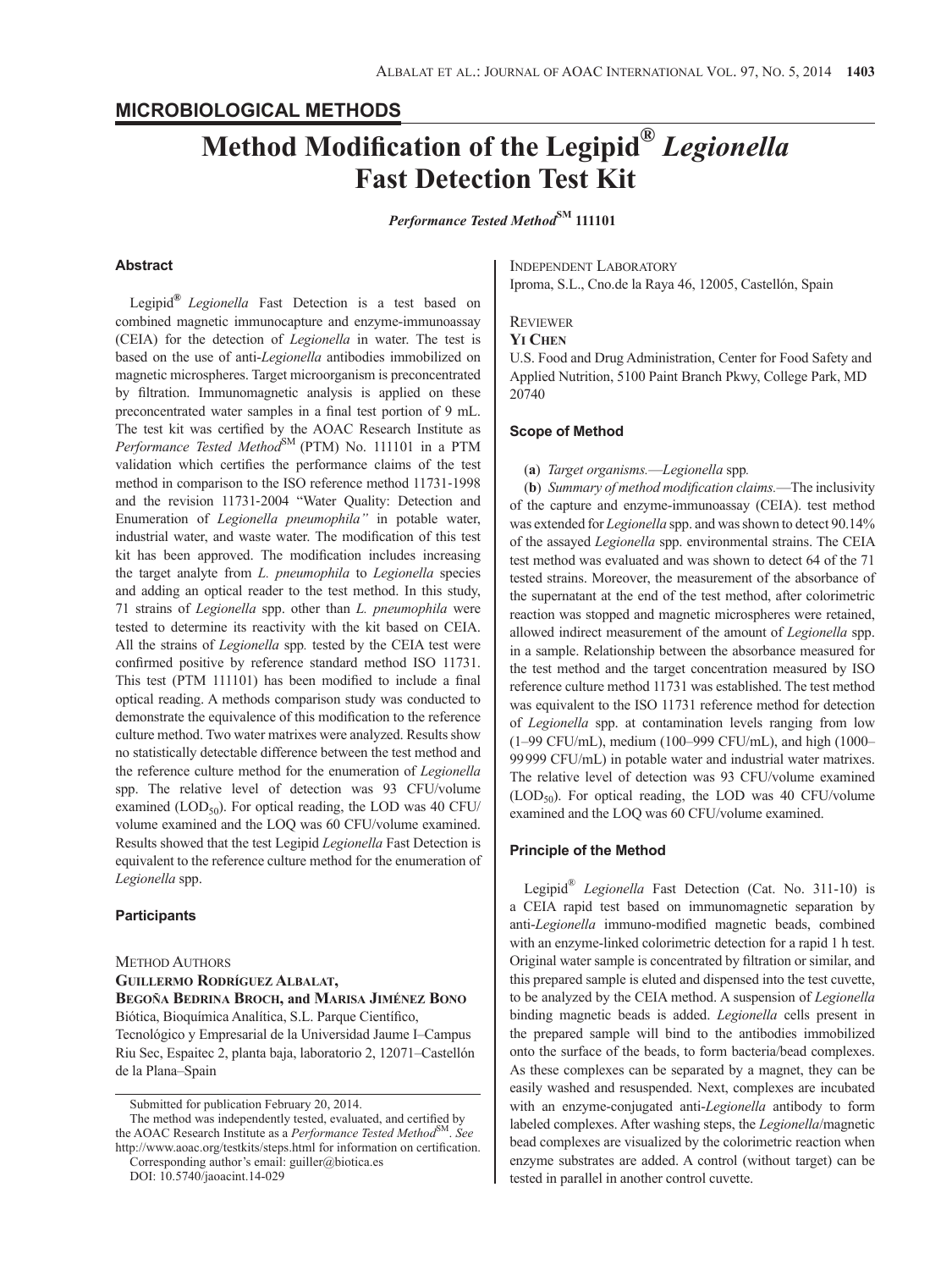#### **General Information**

*L. pneumophila* is one of the main agents causing severe atypical pneumonia, particularly among immunocompromised people (1). Among the 52 species and 70 serogroups included in the genus *Legionella* (2), *L. pneumophila* is the major cause of sporadic outbreaks of legionellosis (91.5%), with serogroup 1 being the predominant serotype (84.2%; 3–6). Official methods for *Legionella* detection are based on cultivation in selective media (7–9), and at least 7 to 15 days are required to obtain results. Culture detection also shows other weaknesses, such as slow growth rate of the bacterium, low sensitivity, loss of bacteria viability after collection, and difficulty in isolating *Legionella* in samples contaminated with other microbes (10, 11). Colonization at human-made water systems has been associated with biofilms yielding only some free bacterial cells (12–15). Moreover, rapid fluctuations of the concentration of *L. pneumophila* at risk installations have been reported (16), as well as persistence of this pathogen in drinking water biofilms mostly in a viable but nonculturable state (17), which has also been confirmed even after treatments with chlorine used to disinfect cooling towers (18, 19). Therefore, the development of a rapid, simple, and specific detection method for *Legionella* monitoring in real time would be crucial for the efficient prevention of legionellosis. This prevention may complement current epidemiological purposes that the culture method allows (20).

# **Materials and Methods**

#### *Test Kit Information*

- (**a**) *Kit name*.—Legipid *Legionella* Fast Detection.
- (**b**) *Cat. No*.—311-10-00, 01, 02, 04, and 06.

(**c**) *Ordering information*.—Biótica, Bioquímica Analítica, S.L. Parque Científico, Tecnológico y Empresarial de la Universidad Jaume I–Campus Riu Sec, Espaitec 2, planta baja, laboratorio 2, 12071–Castellón de la Plana–Spain; Tel. +34 964 108 131, Fax. +34 964 737 790, www.biotica.es

#### *Test Kit Components*

(**a**) *Reagent one (L1).—*Magnetic particles with immobilized specific polyclonal anti*-Legionella* antibody. *Function*.—Form complexes with the bacteria target to separate them from the rest of the sample (other bacteria and materials or substances present in the sample).

(**b**) *Reagent two (L2).—*Buffer. *Function.*—Washing-formed complexes.

(**c**) *Reagent three (L3).—*Specific polyclonal antibody against the bacteria target, conjugated to the enzyme horseradish peroxidase (HRP).

(**d**) *Reagent four (L4).—*Co-substrate for the conjugated HRP.

(**e**) *Reagent five (L5).—*Reaction buffer. *Function.—*dissolving the L4 co-substrate to develop the colorimetric reaction.

(**f**) *Reagent six (L6).—*Reagent to stop the HRP reaction.

(**g**) *Reagent seven (L0).—*Reagent to elute the microorganism from the filter membrane.

#### *Additional Supplies and Reagents*

(**a**) *Graduated screw-cap tube*.*—*Deltalab (Barcelona, Spain) Cat. No. 409502G. For the elution of the filter.

(**b**) *Glass fiber filter*.*—*FilterLab (Barcelona, Spain) Cat. No. MFV4. For use with filtration system as a prefilter.

(**c**) *Sterile polycarbonate membrane filter*.*—*Sartorius, Trevose, PA; Cat. No. K04CP04700. For use with filtration system.

(**d**) *Container for residue*.*—*Deltalab; Cat. No. 409502G.

## *Apparatus*

(**a**) *Magnetic particle concentrator*.—Biótica, Bioquímica Analítica, S.L., Castellón, Spain; Cat. No. 311-MP2-RA and 311- MP4-00. For the retention of immunomagnetic beads.

(**b**) *Filtration system*.*—*Stainless steel vacuum filtration unit, Vacuubrand, Wertheim, Germany; Cat. No. MZ 2 NT. For the preconcentration of the water sample by membrane filtration.

(**c**) *Vortex mixer*.*—*Wiggen Hauser, Berlin, Germany; Cat. No. 3000 ANA. To release retained material from the membrane filter.

(**d**) *Sonicator*.*—*Selecta (Barcelona, Spain) Cat. No. 3000512. To release retained material from the membrane filter.

(**e**) *Pipet*.*—*100–1000 μL.

(**f**) *Colorimeter*.*—*Biochrom, (Holliston, MA); Cat. No. 80-5000-03. To read the absorbance both in control and tests.

# *Safety Precautions*

(**a**) Cultures and samples are (potentially) contaminated with pathogens (Biosafety Level 2/Advisory Committee on Dangerous Pathogens, class 2).

(**b**) Infection by *L. pneumophila* is caused by inhalation of the organism. It is advisable, therefore, to assess all techniques for their ability to produce aerosols. If any doubt, carry out the work in a safety cabinet.

## *General Preparation*

(**a**) Assemble the concentration apparatus (filtration) according to the manufacturer's instructions.

(**b**) Remove the reagents of the kit that are going to be used from 4°C storage and allow equilibration to room temperature (18–26°C) for at least 30 min before use.

# *Sample Preparation*

(**a**) Original water samples should be collected and concentrated (by filtration) according to standard laboratory techniques, such as those described in the ISO standard specific for the target concerned.

(**b**) Place the filter in a screw-cap sterile container containing 10 mL of L0 reagent.

(**c**) Vortex the screw-cap tube for 2 min to elute the target organisms.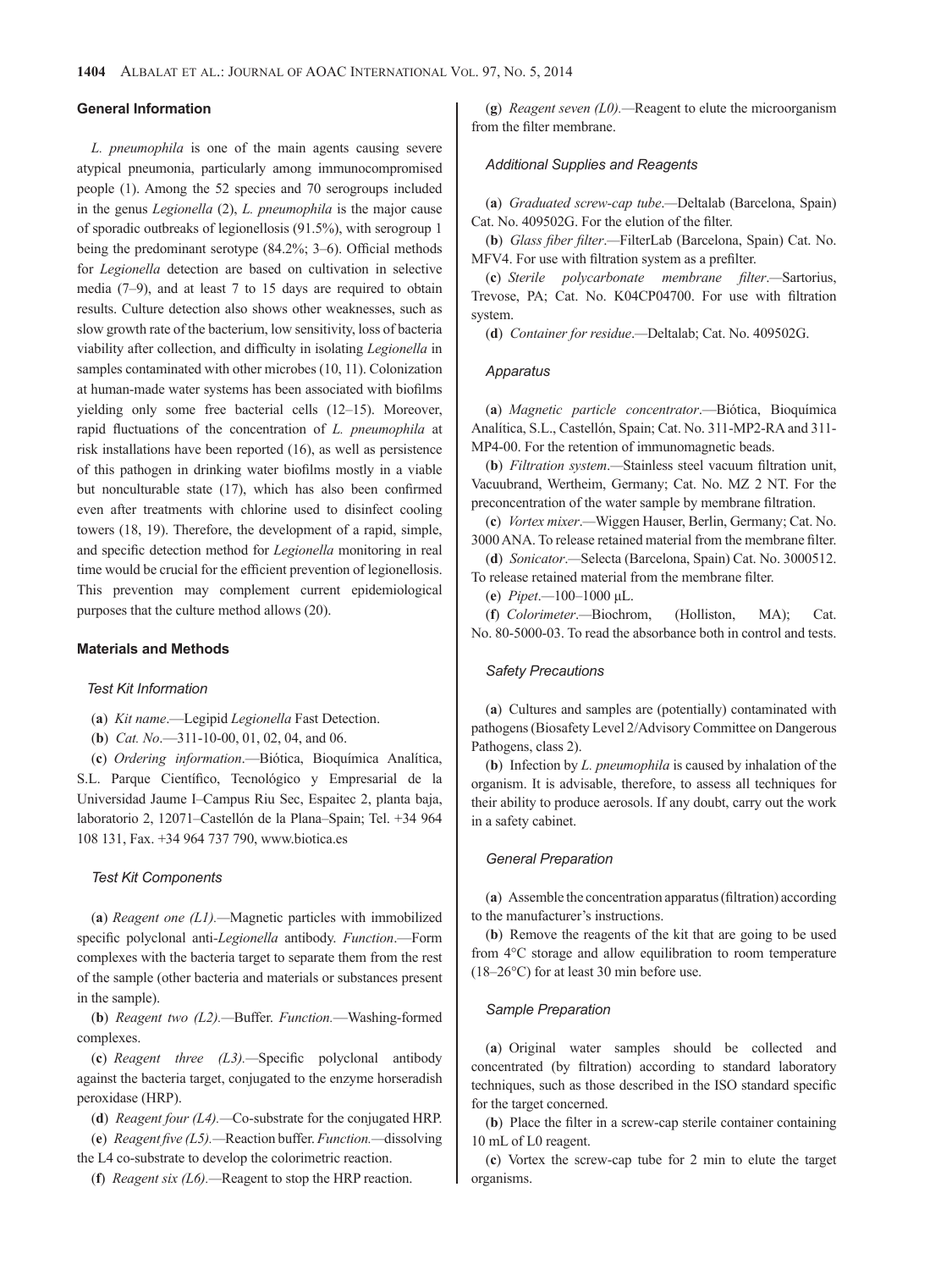(**d**) Transfer 9 mL of the supernatant into a cuvet from the test kit.

#### *Analysis*

(**a**) *Capturing step.—*(*1*) *General description*.*—*The kit includes different reagents (L0, L1, L2, L3, L4, L5, and L6) and an easy-to-handle magnetic particle concentrator comprising a magnet and two 10 mL glass cuvets. A 9 mL amount of each preconcentrated sample is transferred to the kit 10 mL glass cuvet, and 1 mL of L1 reagent containing *Legionella* spp. binding magnetic beads is added. Target cells will bind to the antibodies immobilized onto the surface of magnetic beads to form bacteria/ bead complexes. These complexes are separated by applying a magnet to the cuvet, and the supernatant is discarded by overturning the cuvets. A control must be tested in parallel in a second cuvet.

(*2*) *Step-by-step description of the process.—*(*a*) Shake the L1 until a completely homogeneous suspension is obtained and add it up to line 1 (1 mL).

(*b*) Add the sample previously filtered and eluted up to line 3 (9 mL), being careful not let the pieces of the filter fall into the cuvet.

(*c*) Shake gently, with the lid on, once every 3 min for 15 min.

(*d*) Put the magnet as close as you can and wait 5 min to retain the immunomagnetic particles.

(*e*) Empty the cuvet carefully, making sure you do not remove the retained particles.

(*f*) Separate the magnet from the cuvet and add the L2 up to line 2 (4.5 mL).

(*g*) Shake gently without lids until the particles are suspended again.

(*h*) Put the magnet as close as you can, and wait 3 min to retain the immunomagnetic particles.

(*i*) Empty the cuvet, being careful not to remove any retained particles.

(**b**) *Marking step.—*(*1*) *General description*.— Bacteria/bead complexes are separated by a magnet, washed, and resuspended. The complexes are then incubated with an HRPconjugated anti-*Legionella* antibody to form labeled complexes. Washing steps of these labeled complexes allow discarding of the excess HRP-conjugated anti-*Legionella* antibody.

(*2*) *Step-by-step description of the process.—*(*a*) Remove the magnet, add all the content of one of the L3 vials, and shake.

(*b*) Shake gently, without lids, every 3 min for 10 min.

(*c*) Put the magnet as close as you can and wait 3 min to retain the immunomagnetic particles.

(*d*) Discard the supernatant, being careful not to remove any retained particles.

(*e*) Separate the magnet from the cuvet and add the L2 reagent up to line  $2(4.5 \text{ mL})$ .

(*f*) Shake gently, without lids, until the particles are resuspended again.

(*g*) Put the magnet as close as you can, and wait 3 min to retain the immunomagnetic particles.

(*h*) Repeat steps (*d*)–(*g*) twice more.

(**c**) *Detection step.—*(*1*) *General description.—*The *Legionella*  spp./magnetic bead complexes are visualized by the colorimetric reaction developed when HRP substrates are added.

(*2*) *Step-by-step description of the process.—*(*a*) Add L5 reagent to a vial of L4 up to the mark of 1.3 mL (considering graduation of 0.1 mL in the vial). Shake vigorously, and set aside the dissolved mixture.

(*b*) Empty the cuvet, paying attention not to drag the captured particles.

(*c*) Separate the magnet from the cuvet and add all the contents of the dissolved mixture.

(*d*) Shake gently, without lids, until the particles are resuspended. Wait 2 min while shaking gently. If *Legionella* concentration is visually estimated, then go to the next step. If *Legionella* concentration is estimated by measuring the absorbance, then go to (**i**).

(*e*) After 2 min, if no color difference appears between color test (T) and color control (C), let color develop for 10 min before the next step.

(*f*) Add three drops of L6 and shake gently without lids. Wait 1 min.

(*g*) Bring the magnet up to the cuvet to capture the particles, and wait for 5 min.

(*h*) Compare T to C.

(*i*) Add 100 μL of L6 both in the control cuvet (C) and test cuvette (T) and shake gently. Wait for 1 min.

(*j*) Fix the magnet to the cuvets to retain the magnetic particles and wait for 5 min.

(*k*) Place the supernatants both control (C) and test (T) cuvets into corresponding reading cells. *Important note*: Pipet the supernatant from the opposite side to the magnet, being careful not to drag the particles retained by the magnet.

(*l*) Measure the absorbance at 429 nm on a cell filled with distilled water. Adjust absorbance to zero.

(*m*) Measure the absorbance at 429 nm of the supernatant of the control (C) as reference. Then adjust absorbance to zero.

(*n*) Measure the absorbance of each test (T) supernatant. Read immediately; in all cases read within 10 min.

# *Interpretation and Test Result Report*

(**a**) *For visual interpretation.—*(*1*) The test (T) is considered positive if at 2 min or before 10 min color difference appears with the control (C).

(*a*) The test (T) has higher color than the control (C) 2 min after the beginning of the colorimetric reaction. In such case, stop the reaction following the instructions of this package insert. The general estimation of the level of *Legionella* can be obtained by comparing the test color (T) with the color chart.

(*b*) If there is no color difference 2 min after the beginning of the reaction, let the reaction progress for 8 more min (10 min in total). A positive test (T) for *Legionella* must have a stronger color than the control (C) color 10 min after the beginning of colorimetric reaction. The estimated level of *Legionella* is low, up to two orders of magnitude  $(10^2 \text{ CFU/test portion}).$ 

(*2*) A test (T) is considered negative if the test (T) does not have color difference with the control (C) 10 min after the beginning of the colorimetric reaction.

(**b**) *For optical reading.—*(*1*) C*ontrol value.—*After adjusting the absorbance to zero with distilled water, measure the absorbance of the control (C). This absorbance should not be greater than 0.12. Then adjust the absorbance to zero with the control  $(C)$  before measuring the absorbance of the test  $(T)$ samples.

(*2*) *Cutoff value.—*This value of absorbance is 0.04.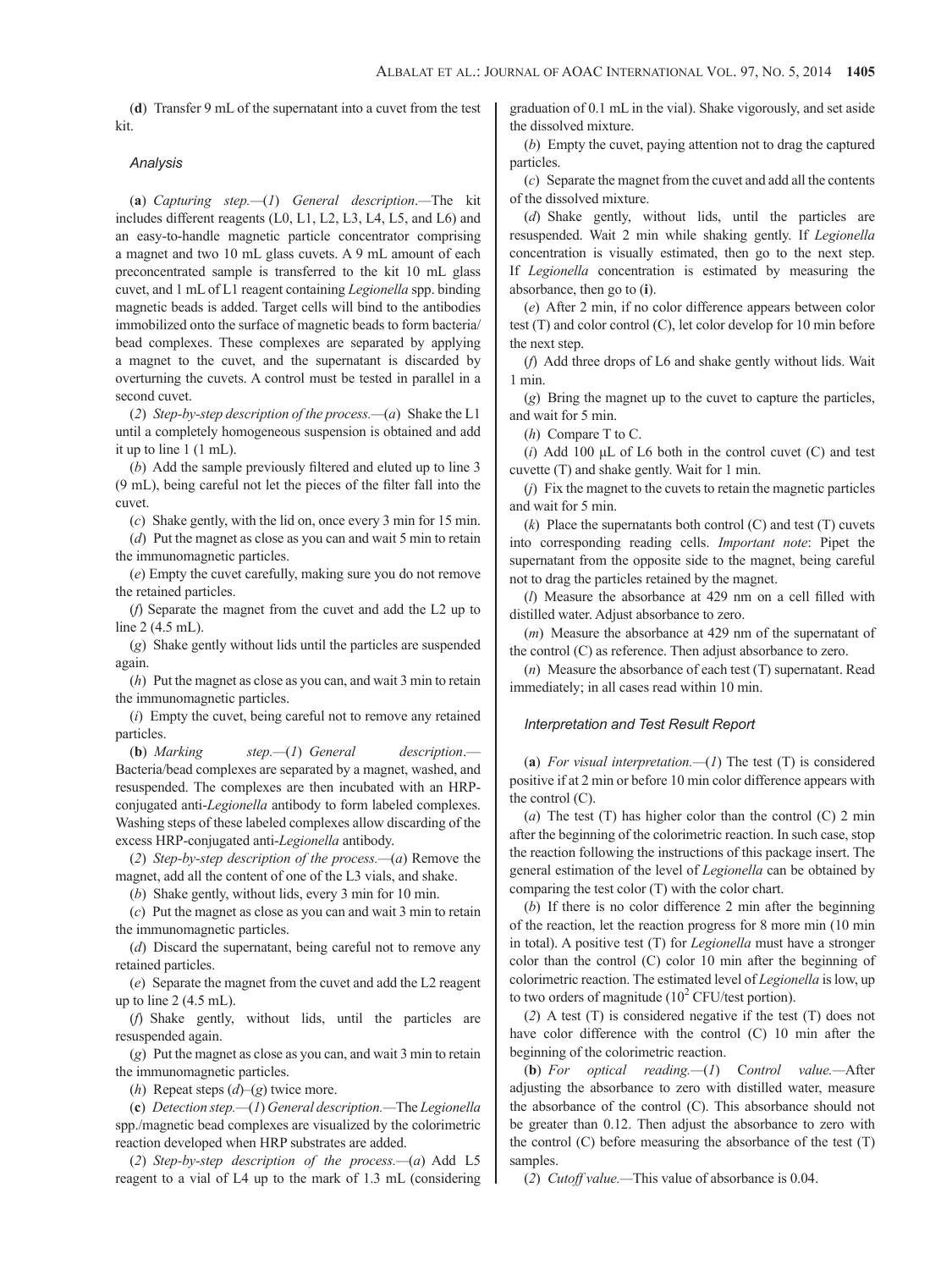| Table 1. Summary of environmental isolated            |
|-------------------------------------------------------|
| non-pneumophila Legionella strains used in this study |

**Table 1. (***continued***)**

| Species <sup>a</sup>        | Reference No. | Source      | Reactivity with the test <sup>b</sup> |
|-----------------------------|---------------|-------------|---------------------------------------|
| Legionella sp.              | <b>CCM 59</b> | Environment | $^{+}$                                |
| Legionella sp.              | <b>CCM 61</b> | Environment | $\ddot{}$                             |
| Legionella sp.              | CCM62         | Environment | $\ddot{}$                             |
| Legionella sp.              | 1171          | Environment | $\ddot{}$                             |
| Legionella sp.              | 1175          | Environment | $\ddot{}$                             |
| Legionella sp.              | 1177          | Environment | $\ddot{}$                             |
| Legionella sp.              | 1195          | Environment | $\ddot{}$                             |
| Legionella sp.              | 1196          | Environment | $\ddot{}$                             |
| Legionella sp.              | 1211          | Environment | $\ddot{}$                             |
| Legionella sp.              | 1212          | Environment | $\ddot{}$                             |
| Legionella sp.              | 1215          | Environment | $\ddot{}$                             |
| Legionella sp.              | 1234          | Environment | $\ddot{}$                             |
| Legionella sp.              | 1236          | Environment | $\ddot{}$                             |
| Legionella sp.              | 1245          | Environment | $\ddot{}$                             |
| Legionella sp.              | 1246          | Environment | +                                     |
| Legionella sp. <sup>c</sup> | 1247          | Environment |                                       |
| Legionella sp. <sup>c</sup> | 1258          | Environment |                                       |
| Legionella sp.              | 1260          | Environment | $\ddot{}$                             |
| Legionella sp.              | 1261          | Environment | $\ddot{}$                             |
| Legionella sp.              | 1262          | Environment | $\ddot{}$                             |
| Legionella sp.              | 1265          | Environment | $\ddot{}$                             |
| Legionella sp.              | 1266          | Environment | $\ddot{}$                             |
| Legionella sp.              | 1267          | Environment | $\ddot{}$                             |
| Legionella sp.              | 1287          | Environment | $\ddot{}$                             |
| Legionella sp.              | 1298          | Environment | $\ddot{}$                             |
| Legionella sp.              | 1299          | Environment | $\ddot{}$                             |
| Legionella sp. <sup>c</sup> | 1300          | Environment |                                       |
| Legionella sp.              | 1302          | Environment | $\ddot{}$                             |
| Legionella sp.              | 1318          | Environment | $\ddot{}$                             |
| Legionella sp.              | 1333          | Environment |                                       |
| Legionella sp.              | 1357          | Environment | $\ddot{}$                             |
| Legionella sp.              | 1360          | Environment | $\ddot{}$                             |
| Legionella sp.              | 1362          | Environment | $\ddot{}$                             |
| Legionella sp.              | 1363          | Environment | +                                     |
| Legionella sp.              | 1364          | Environment |                                       |
| Legionella sp.              | 1367          | Environment |                                       |
| Legionella sp.              | 1369          | Environment |                                       |
| Legionella sp.              | 1371          | Environment | $\ddot{}$                             |
| Legionella sp.              | 1372          | Environment |                                       |
| Legionella sp.              | 1377          | Environment |                                       |
| Legionella sp. <sup>c</sup> | 1384          | Environment |                                       |
| Legionella sp.              | 1387          | Environment | $\ddot{}$                             |
| Legionella sp.              | 1388          | Environment | $\ddot{}$                             |
| Legionella sp. <sup>c</sup> | 1389          | Environment |                                       |
| Legionella sp. <sup>c</sup> | 1390          | Environment |                                       |
| Legionella sp.              | 1393          | Environment |                                       |
| Legionella sp.              | 1394          | Environment | $\ddot{}$                             |
| Legionella sp.              | 1395          | Environment | +                                     |

| Species <sup>a</sup>        | Reference No. | Source      | Reactivity with the test <sup>b</sup> |
|-----------------------------|---------------|-------------|---------------------------------------|
| Legionella sp.              | 1402          | Environment | $\ddot{}$                             |
| Legionella sp.              | 1404          | Environment | $\ddot{}$                             |
| Legionella sp.              | 1408          | Environment | $\ddot{}$                             |
| Legionella sp.              | 1409          | Environment | $\ddot{}$                             |
| Legionella sp.              | 1410          | Environment | $\ddot{}$                             |
| Legionella sp.              | 1413          | Environment | $+$                                   |
| Legionella sp.              | 1414          | Environment | $\ddot{}$                             |
| Legionella sp.              | 1415          | Environment | $\ddot{}$                             |
| Legionella sp.              | 1417          | Environment | $\ddot{}$                             |
| Legionella sp.              | 1418          | Environment | $\ddot{}$                             |
| Legionella sp.              | 1421          | Environment | $\ddot{}$                             |
| Legionella sp.              | 1422          | Environment | $+$                                   |
| Legionella sp.              | 1423          | Environment | $\ddot{}$                             |
| Legionella sp.              | 1424          | Environment | $\ddot{}$                             |
| Legionella sp.              | 1425          | Environment | $\ddot{}$                             |
| Legionella sp.              | 1426          | Environment | $\ddot{}$                             |
| Legionella sp.              | 1427          | Environment | $\ddot{}$                             |
| Legionella sp. <sup>c</sup> | 1433          | Environment |                                       |
| Legionella sp.              | 1435          | Environment | $\ddot{}$                             |
| Legionella sp.              | 1436          | Environment | $\ddot{}$                             |
| Legionella sp.              | 1437          | Environment | $\ddot{}$                             |
| Legionella sp.              | 1438          | Environment | $+$                                   |
| Legionella sp.              | 1439          | Environment | $\ddot{}$                             |

*<sup>a</sup>* Strains were environmental isolated by Microbiology Department of Iproma, an ISO 17025 analytical laboratory (Castellón, Spain).

*b* + = positive reaction; – = negative reaction.

*<sup>c</sup>* No positive reaction was observed at concentration ≤10<sup>6</sup> CFU.

(*3*) *Negative results.—*Test (T) with absorbance less than cutoff value are negative and reported as Not Detected.

(*4*) *Positive results.—*Test (T) with absorbance equal to or greater than cutoff value are positive and are reported as detected.

(5) For the positive results, perform  $log_{10}$  transformation of the absorbance.

(*6*) Estimate the concentration of the target in the volume examined by introducing the  $log_{10}$  value of absorbance into the following equation:

# $y = 2.3061 x + 4.9815$

where  $x = log_{10}$  absorbance and  $y = log_{10}$  CFU/volume examined. (*7*) Result can finally be done like inverse transformation: contamination of the target, CFU/volume examined =  $10<sup>y</sup>$ .

# *Confirmation*

Appropriate confirmation procedures are described in the standard ISO 11731 for the detection and enumeration of *Legionella* in water.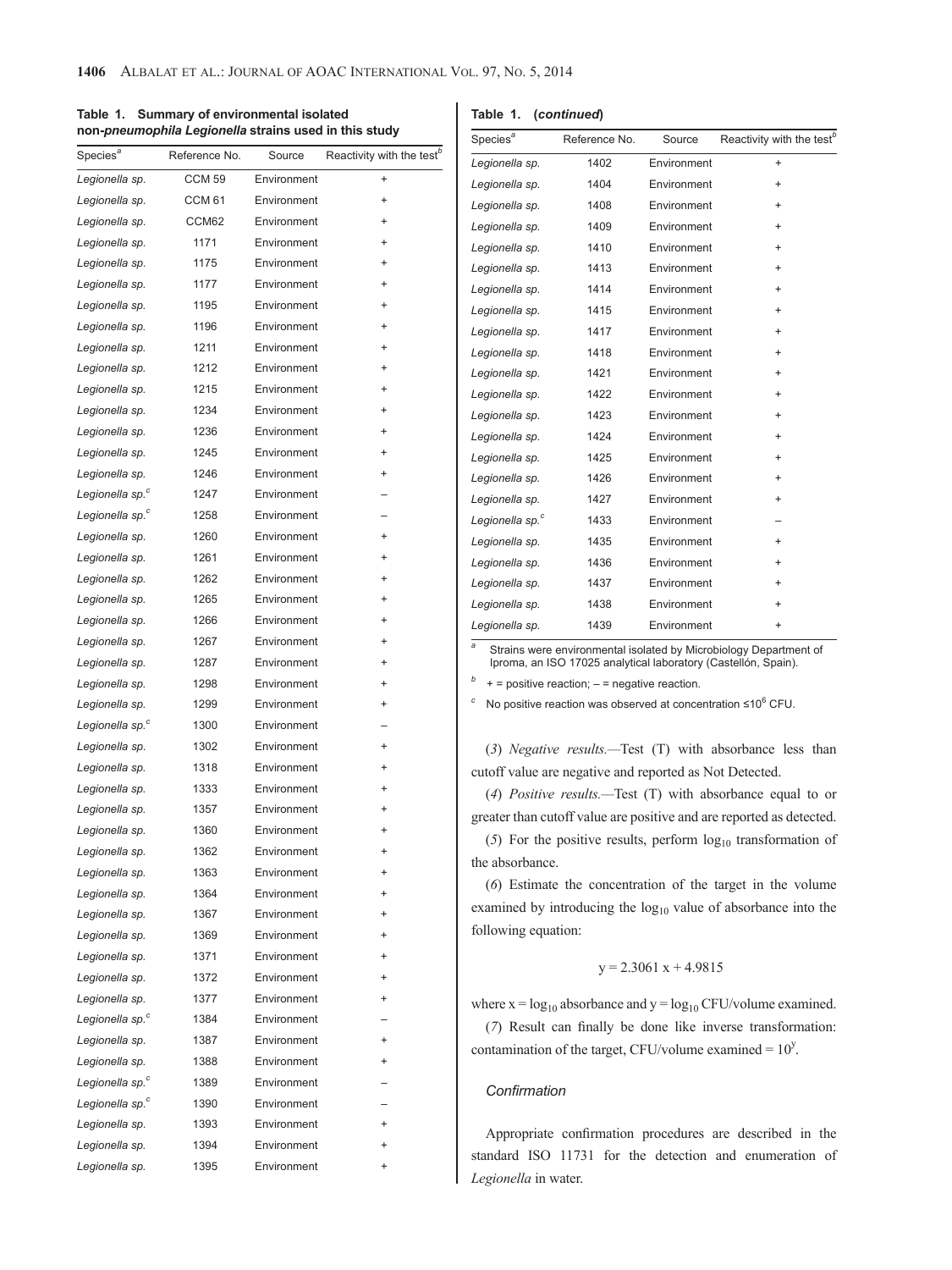

**Figure 1. Calibration curve obtained when measuring the**  relationship between log<sub>10</sub> values of absorbance (signal of the test method) and log<sub>10</sub> values of concentration of the target obtained by **reference method.**

## **Independent Validation Studies**

These validation studies were conducted under the AOAC Research Institute *Performance Tested Methods*SM (PTM) program. Independent validation studies were conducted by Iproma, S.L. Laboratories (Castellón, Spain), ISO 17025-accredited laboratory trained by AOAC in the PTM Study.

#### *Extended Inclusivity*

Seventy-one *Legionella* spp. strains (Table 1) other than *L. pneumophila* were analyzed to determine the sensitivity and specificity of the CEIA test at levels ranging from  $10^2$  to 10<sup>6</sup> CFU/L. All strains of *Legionella* spp. tested were confirmed by PCR.

*Methodology*.—*Legionella* strains were grown for 5 days on buffered charcoal yeast extract (BCYE) agar supplemented with glycine, vancomycin, polymixin, and cycloheximide [glycine, vancomycine, polymixin, and cycloheximide (GVPC) medium] to obtain post-exponential phase cultures according to ISO 11731. These cultures were used to inoculate 1 L of water samples. Artificially contaminated 1 L samples were prepared. Water samples were concentrated by filtration through 0.4 μm pore size, 47 mm diameter polycarbonate sterile membranes. After filtration, each membrane was directly placed in a screwcap sterile container with 10 mL of the reagent L0. *Legionella*  was then eluted by vortex-mixing for 2 min. This concentrate represents the prepared sample. Prepared samples were sonicated to disaggregate cell clusters. The volume of this prepared sample was divided into two portions: 9 mL for CEIA testing and 1 mL for culture testing.

All prepared samples were tested by CEIA test following the Legipid *Legionella* kit. Reagents of the Legipid *Legionella* kit



Figure 2. Verification of calibration curve obtained when plotting log<sub>10</sub> values of test method against the log<sub>10</sub> values of the reference **method.**

were allowed to equilibrate to room temperature before testing the samples. A 9 mL volume of prepared sample (test portion) was applied to the cuvet of a magnetic particle concentrator device. For each batch of analysis, a negative control (without *Legionella*) was introduced. After analysis at room temperature, the results were observed and recorded as positive or negative (detected/not detected).

For culture testing, a 0.1 mL portion of prepared sample (three replicates) was plating onto BCYE agar supplemented with GVPC medium, incubating at  $37 \pm 1$ °C for up to 10 days in an atmosphere of air with 5% (volume fraction) carbon dioxide. After incubation, the number of CFU of *Legionella* in the portion was estimated by multiplying that number by the dilution factor.

*Results*.—Results for the inclusivity study are summarized in Table 1. The CEIA test was found to have a reliability of 90.14% for detecting strains of *Legionella* spp*.* from environmental isolates. This study showed that the Legipid *Legionella* method detected many different environmental isolates of *Legionella*  spp. from a wide distribution of risk facilities. *Caution:* Certain isolates cannot be detected below  $10^6$  CFUs. The results obtained (64/71 positive) are explained by the serology of the family *Legionellaceae*, and in particular by the common antigens of *Legionellaceae*.

## *Matrix Study*

*Methodology*.—A response curve was obtained measuring the relationship between the absorbance at 429 nm of the test cuvet and the target concentration in different samples of reference materials having known values tested using reference culture method ISO 11731 (Figure 1). Testing was performed to verify the calibration curve by comparing the test method to ISO 11731 for enumeration of *Legionella* spp*.* in potable and industrial

Table 2. Relationship between the signal of Legipid test method and concentration of Legionella spp.

| Contamination level/sample, | Legipid result by replicate No.,<br>absorbance/portion tested |      |      |      |      |      |         |                                                                      |  |
|-----------------------------|---------------------------------------------------------------|------|------|------|------|------|---------|----------------------------------------------------------------------|--|
| CFU/vol. examined           |                                                               | 2    | 3    | 4    | 5    |      |         | Absorbance, mean Absorbance, $log_{10}$ CFU/vol. examined $log_{10}$ |  |
| 1370000                     | 2.78                                                          | 2.81 | 2.82 | 2.79 | 2.80 | 2.80 | 0.45    | 6.14                                                                 |  |
| 24400                       | 0.70                                                          | 0.61 | 0.73 | 0.79 | 0.90 | 0.75 | $-0.13$ | 4.39                                                                 |  |
| 3200                        | 0.18                                                          | 0.17 | 0.18 | 0.16 | 0.19 | 0.18 | $-0.75$ | 3.50                                                                 |  |
| 135                         | 0.07                                                          | 0.06 | 0.05 | 0.08 | 0.06 | 0.05 | $-1.20$ | 2.13                                                                 |  |
| 30                          | 0.03                                                          | 0.03 | 0.03 | 0.03 | 0.03 | 0.03 | $-1.52$ | 1.47                                                                 |  |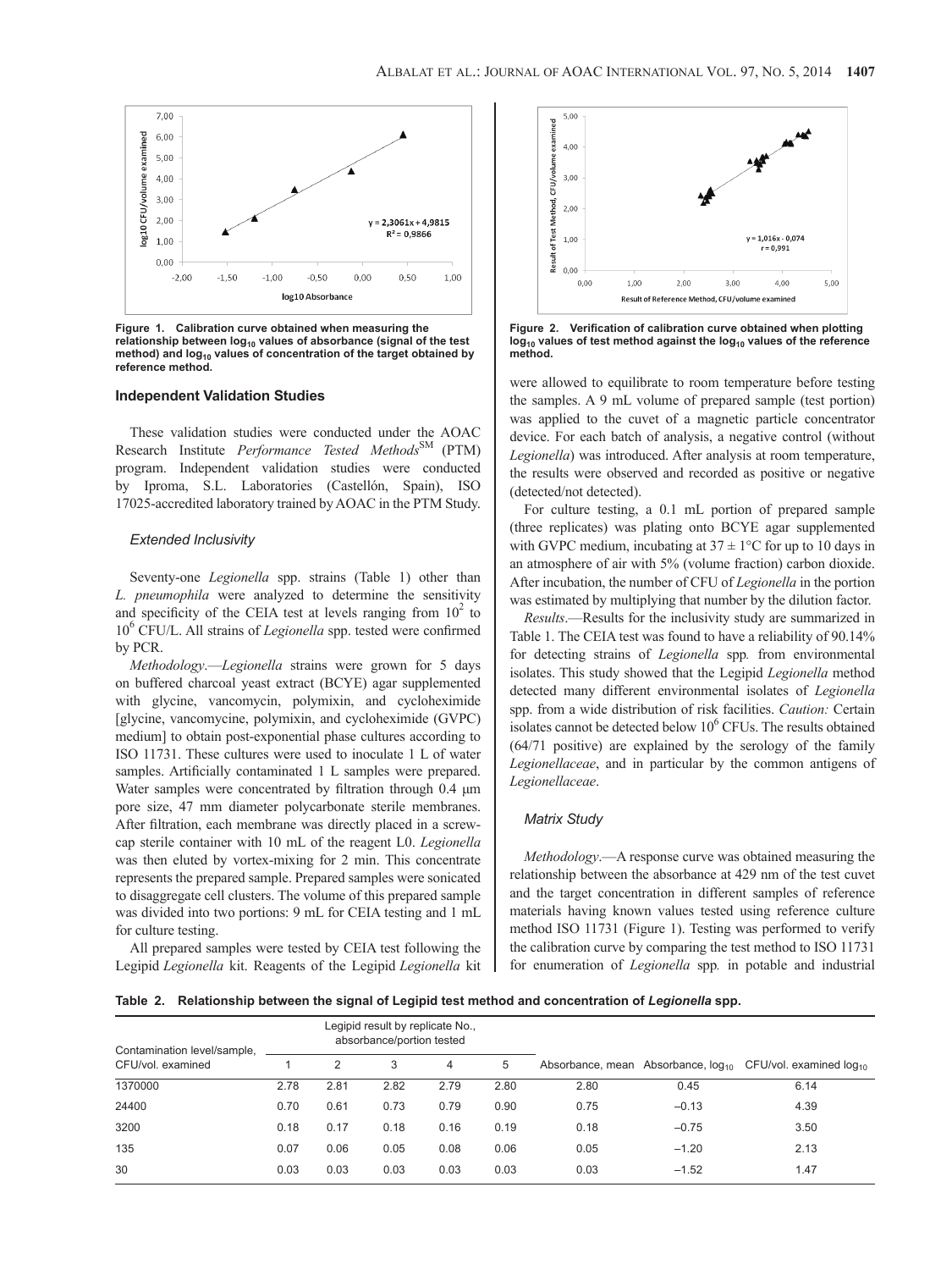| Level  |                         | Sample $Log_{10} RM^a$ Log <sub>10</sub> TM <sup>b</sup> |      | Mean<br>$log_{10}$ RM | Mean<br>$log_{10}$ TM | $s_r$ mean<br>$log_{10}$ RM | $s_r$ mean<br>$log_{10}$ TM | RSD <sub>r</sub> , %<br><b>RM</b> | TM           | $P$ -value<br>RSD <sub>r</sub> , % from t-test, from t-test,<br>two-tail | P-value<br>one-tail | F-test |
|--------|-------------------------|----------------------------------------------------------|------|-----------------------|-----------------------|-----------------------------|-----------------------------|-----------------------------------|--------------|--------------------------------------------------------------------------|---------------------|--------|
|        |                         |                                                          |      |                       |                       | Potable water               |                             |                                   |              |                                                                          |                     |        |
| Low    | $\overline{1}$          | 2.34                                                     | 2.44 |                       |                       |                             |                             |                                   |              |                                                                          |                     |        |
|        | $\sqrt{2}$              | 2.52                                                     | 2.41 |                       |                       |                             |                             |                                   |              |                                                                          |                     |        |
|        | 3                       | 2.48                                                     | 2.43 | 2.44                  | 2.35                  | 0.07                        | 0.11                        | 3                                 | $\,$ 5 $\,$  | 0.17                                                                     | 0.08                | 0.40   |
|        | 4                       | 2.48                                                     | 2.26 |                       |                       |                             |                             |                                   |              |                                                                          |                     |        |
|        | 5                       | 2.40                                                     | 2.20 |                       |                       |                             |                             |                                   |              |                                                                          |                     |        |
| Medium | $\mathbf{1}$            | 3.67                                                     | 3.72 |                       |                       |                             |                             |                                   |              |                                                                          |                     |        |
|        | $\sqrt{2}$              | 3.54                                                     | 3.47 |                       |                       |                             |                             |                                   |              |                                                                          |                     |        |
|        | 3                       | 3.60                                                     | 3.69 | 3.60                  | 3.61                  | 0.05                        | 0.11                        | $\mathbf{1}$                      | 3            | 0.74                                                                     | 0.37                | 0.15   |
|        | 4                       | 3.61                                                     | 3.55 |                       |                       |                             |                             |                                   |              |                                                                          |                     |        |
|        | 5                       | 3.58                                                     | 3.66 |                       |                       |                             |                             |                                   |              |                                                                          |                     |        |
| High   | $\mathbf{1}$            | 4.08                                                     | 4.17 |                       |                       |                             |                             |                                   |              |                                                                          |                     |        |
|        | $\overline{c}$          | 4.15                                                     | 4.14 |                       |                       |                             |                             |                                   |              |                                                                          |                     |        |
|        | 3                       | 4.04                                                     | 4.11 | 4.12                  | 4.13                  | 0.06                        | 0.03                        | $\mathbf{1}$                      | $\mathbf{1}$ | 0.82                                                                     | 0.41                | 0.17   |
|        | $\overline{4}$          | 4.18                                                     | 4.10 |                       |                       |                             |                             |                                   |              |                                                                          |                     |        |
|        | 5                       | 4.18                                                     | 4.14 |                       |                       |                             |                             |                                   |              |                                                                          |                     |        |
|        |                         |                                                          |      |                       |                       | Industrial water            |                             |                                   |              |                                                                          |                     |        |
| Low    | $\mathbf{1}$            | 2.58                                                     | 2.50 |                       |                       |                             |                             |                                   |              |                                                                          |                     |        |
|        | $\overline{c}$          | 2.56                                                     | 2.56 |                       |                       |                             |                             |                                   |              |                                                                          |                     |        |
|        | 3                       | 2.45                                                     | 2.37 | 2.53                  | 2.53                  | 0.05                        | 0.10                        | $\overline{c}$                    | 4            | 0.97                                                                     | 0.48                | 0.24   |
|        | 4                       | 2.52                                                     | 2.58 |                       |                       |                             |                             |                                   |              |                                                                          |                     |        |
|        | 5                       | 2.54                                                     | 2.62 |                       |                       |                             |                             |                                   |              |                                                                          |                     |        |
| Medium | $\mathbf{1}$            | 3.34                                                     | 3.54 |                       |                       |                             |                             |                                   |              |                                                                          |                     |        |
|        | $\overline{\mathbf{c}}$ | 3.52                                                     | 3.28 |                       |                       |                             |                             |                                   |              |                                                                          |                     |        |
|        | 3                       | 3.48                                                     | 3.49 | 3.47                  | 3.47                  | 0.08                        | 0.12                        | $\overline{2}$                    | 3            | 0.95                                                                     | 0.48                | 0.45   |
|        | $\overline{4}$          | 3.48                                                     | 3.58 |                       |                       |                             |                             |                                   |              |                                                                          |                     |        |
|        | 5                       | 3.54                                                     | 3.44 |                       |                       |                             |                             |                                   |              |                                                                          |                     |        |
| High   | $\mathbf{1}$            | 4.53                                                     | 4.51 |                       |                       |                             |                             |                                   |              |                                                                          |                     |        |
|        | $\mathbf 2$             | 4.32                                                     | 4.40 |                       |                       |                             |                             |                                   |              |                                                                          |                     |        |
|        | 3                       | 4.41                                                     | 4.40 | 4.44                  | 4.41                  | 0.08                        | 0.06                        | $\overline{\mathbf{c}}$           | $\mathbf{1}$ | 0.41                                                                     | 0.20                | 0.73   |
|        | 4                       | 4.48                                                     | 4.35 |                       |                       |                             |                             |                                   |              |                                                                          |                     |        |
|        | 5                       | 4.45                                                     | 4.36 |                       |                       |                             |                             |                                   |              |                                                                          |                     |        |

#### **Table 3. Summary of Legipid and ISO reference method results for the independent matrix study**

**RM** = Reference method.

*<sup>b</sup>* TM = Test method.

water samples. For each matrix, naturally contaminated water samples with three different contamination levels (low, medium, and high) per sample were tested. Five replicate test portions per level, per method, were tested covering the whole range of interest (Figure 2). For each contamination level per matrix, the samples were replicated by preparing five sub-samples. Each subsample was tested by both test and reference methods. Thus, 30 measurements by the test method and reference method were conducted for verification of the calibration curve, using naturally contaminated samples.

Water samples were concentrated by filtration through 0.4 μm pore size, 47 mm diameter polycarbonate sterile membranes. After filtration, each membrane was directly placed in a screwcap sterile container with 10 mL of the reagent L0. Then *Legionella* was eluted by vortex-mixing for 2 min. The volume of each prepared sample was divided into two portions: 9 mL for test method testing and 1 mL for reference culture method testing. Samples were tested by CEIA test following the Legipid *Legionella* protocol as described above. After analysis at room temperature, the absorbance at 429 nm of the final supernatants was measured and the concentration of the target was estimated by a calibration curve. For culture testing, a 0.1 mL portion of prepared sample (three replicates) was plated onto BCYE agar supplemented with GVPC medium, and incubated at 37±1°C for up to 10 days in an atmosphere of air with 5% (volume fraction) carbon dioxide. After incubation, the number of CFU of *Legionella* in the portion was estimated by multiplying that number by the dilution factor.

A graph was plotted with the  $log_{10}$  values as bi-dimensional points for the reference and test methods for each test portion,